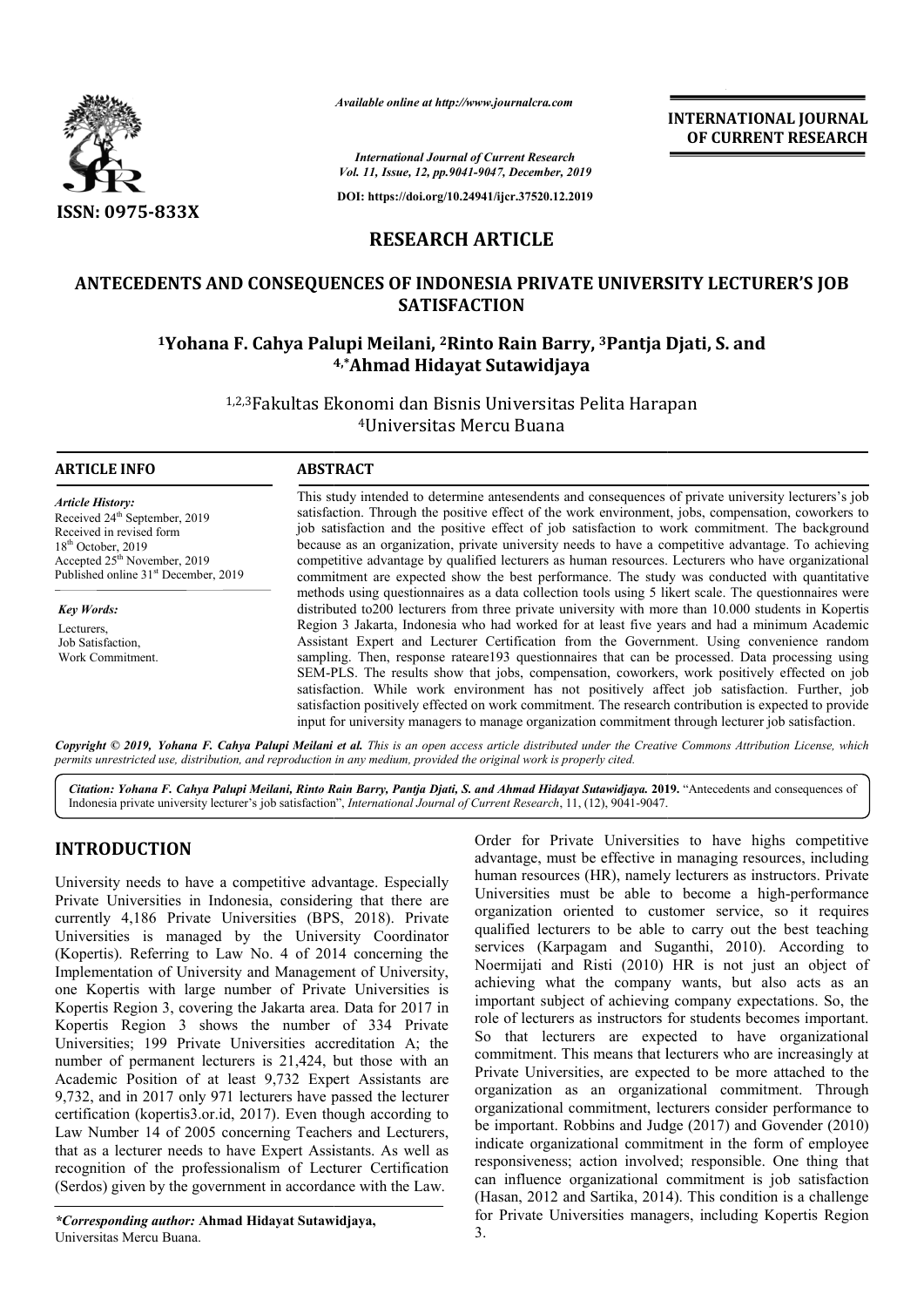Based on literature studies, many studies on organizational commitment such as by Hasan, 2012; Sugandi et al., 2013; Sartika, 2014; Respatiningsih and Sudirjo, 2015; Pane and Fatmawati, 2017; Sari, 2018, but has not yet discussed much about the antecedents of job satisfaction with organizational commitment to Private Universities lecturers, especially those in Kopertis Region 3 and who have worked for more than five years, Expert Assistants with at least an Expert Assistant, has Serdos. The contribution of research is expected to provide input for Private Universities managers how to pay attention to factors in job satisfaction that affect the organizational commitment of lecturers. The research questions are:

- Does the work environment positively affect job satisfaction of lecturers?
- Does the job itself positively affect job satisfaction?
- Does compensation positively affect job satisfaction?
- Do co-workers positively affect job satisfaction?
- Does job satisfaction positively affect organizational commitment?

### **LITERATURE REVIEW**

#### **Lecturers**

Lecturers are important components of university learning processes. Lecturers refer to Tri Dharma to have the opportunity for self-improvement and professional development, which is an act of increasing knowledge, skills in order to have a positive impact on teaching, fostering an attitude of professionalism (Depdikbud, 1994 in Yuliantini, Natajaya, Yudana, 2013). According to the Workload Guidelines Lecturers in 2012 are professional educators and scientists who have the task of transforming, developing, disseminating science, technology and arts through education, research and community service (dikti.go.id, 2012). The problem with lecturers in Indonesia, in general, there are still many lecturers who do not yet have a minimum master education qualification; the number of lecturers holding doctoral degrees is still lacking; many still do not have functional positions; not many professors yet; scientific publications and intellectual property rights are still lacking (Kopertis3.or.id, 2017). This has an impact on how much the commitment of lecturers to the work organization that is influenced by job satisfaction.

**Private Universities:** Law No. 2 of 1989 concerning the National Education System provides the definition of a university in the form of Academic/Polytechnic / College /Institute / University. University can be organized by the Government, or by the public called Private Universities (regulation.bpk.go.id, 2016). In Minister of Education Decree No 234 of 2000 it was stated that Private Universities is a tertiary institution organized by the Private University Organizing Agency. During this time, job satisfaction research, organizational commitment is more widely applied in business and health organizations while in university including Private Universities has not been done much (Sari, 2018).

**Job satisfaction:** Robbin and Judge (2017) define job satisfaction as positive employee feelings about everything related to work. Meaning when individu has job satisfaction will has good behavior to achieve higher performance than dissastified individu that has negative behavior toward performance.

Sutrisno (2014) states the influential factors on job satisfaction include (1) Psychological factors, such as interests, behavior on work performance, maintain workskill. (2) Social factors, for example relationship between person and his/her direct superiors. (3) Physical factors, usually reflected to ambient at workplace such as how strong the lamp give lighting at workpace, how many degrees the temperature is comfortable enough to work, how cold the temperature to work, rest area, a place for parking, rest room and so on (4) Remuneration factors that are related to employee guarantees and welfare, including financial compensation packages, benefits including social security. When company provides positive motivation, employees will feel positive conditions and feel satisfied, so they are motivated to perform extra miles (Sugandi et al., 2013).

**Work Commitment:** Work commitment introduced by Becker in 1960 was based on employees having links to the organization. Ritzer and Trice continued in 1989 where work commitment was carried out according to the interests and expectations of the company (Carmeli & Freund, 2004 in Archandar, 2010). Work commitment is the psychological situation of employees in favor of the work organization. Aiming at maintaining its membership. So that through organizational commitment employees take sides with work organizations (Liwun and Prabowo, 2015). Based on Allen and Mayer's research, 1997 commitment employee to organization classified on three parts: (a)Affective, employees having high affective commitment tend to work hard. Individuals with affective commitment work harder and show better results than lower commitments. (b)Normative Commitment, Individuals with high normative commitment will survive in the organization because they feel an obligation or task. With such feelings motivate individuals to behave well and take appropriate actions. (c) Ongoing Commitment, Individuals with high continuance commitment persist in the organization, due to the awareness that there will be losses to the organization if they leave the organization. In this study, work commitment is manifested in indicators such as Affective commitment (supporting organizational goals as a top priority), Continuance commitment (requires this work organization to utilize talents), Normative commitment (committed to completing tasks that are charged properly), Cohesion commitment (committed to carrying out the role managerial well because of the support of coworkers), Control commitment (Organization norms helping to be more disciplined) according to Islam, 2012; Kurniawan, 2015, Liwun and Prabowo, 2015, Azzahra and Maryati, 2016.

**Relationship Work Environment and Job Satisfaction:** The work environment according to Siagian (2014) is everything around employees that can affect carrying out tasks, for example cleanliness, music, lighting and others. Wendi (2013), said that the work environment is distinguished physically and non-physically which encourages and enhances work motivation so that employee job satisfaction is obtained. Wibowo, Musadieq, Nurtjahjono (2014) supported physical environment impacted on employee satisfaction of their job, when employees carrying out tasks. While non-physical work environment is a comfortable condition such as a family atmosphere also has impacted satisfaction of work, so a hypothesis is formulated:

**H1:** Work environment positively effected on job satisfaction of lecturers.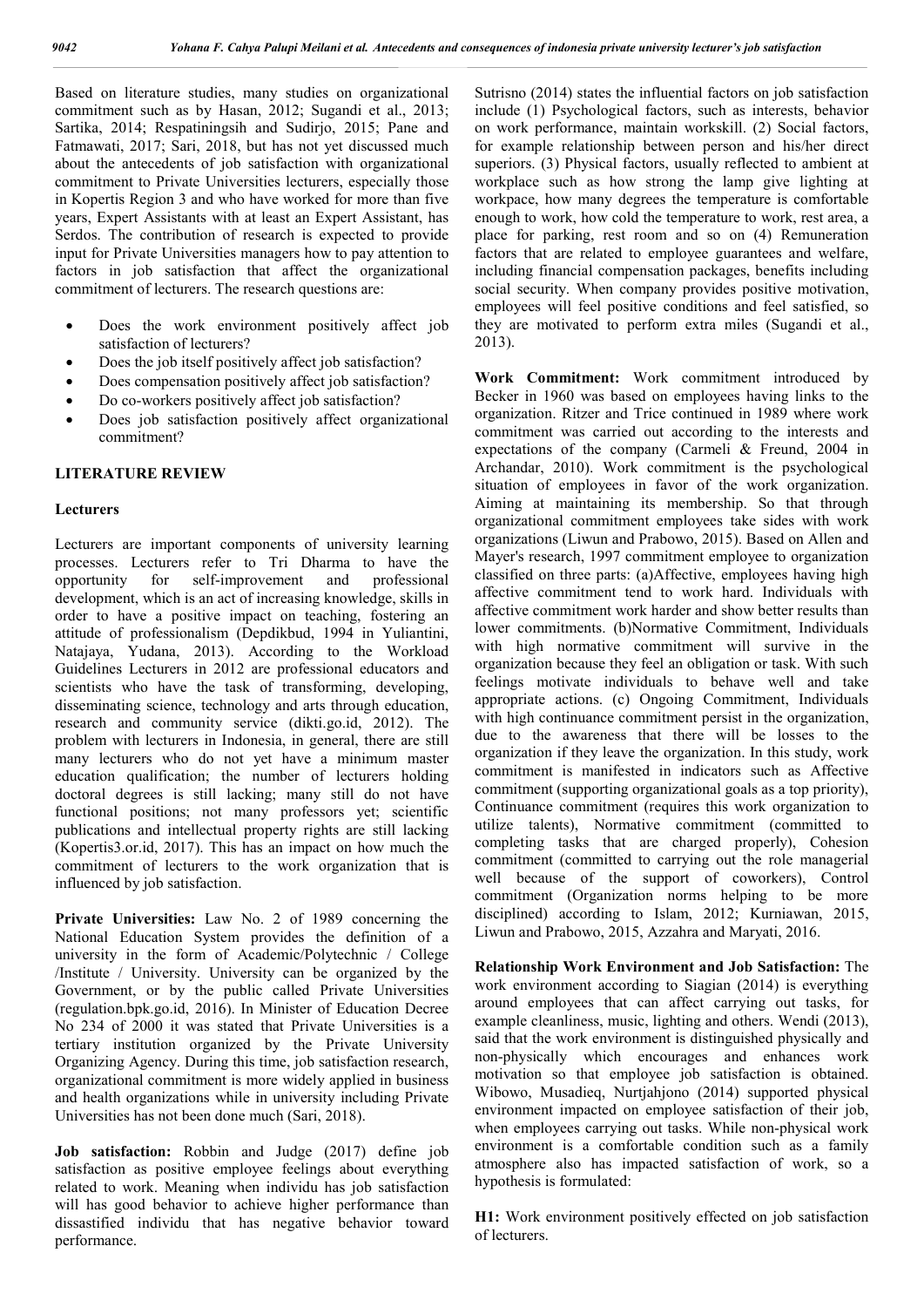**Relationship Job Itself and Job Satisfaction:** Every employee requires interaction with co-workers and superiors, follows organizational policies and regulations, meets performance standards, accepts less than ideal working conditions and others. This means that one's assessment of how satisfied or dissatisfied with work is a complex presentation of a number of different work elements, and different from one another (Roziqin, 2010; Govender and Parumasur, 2010) and Handaru et al., (2013). Likewise, lecturers with TRIDARMA-based work (dikti.go.id, 2018) are specific and constitute the core of work containing perceived characteristics that affect work behavior towards their work.

**H2:** Job itself positively effected on job satisfaction of lecturers.

**Relationship Compensation and Job Satisfaction:** Miftah (2013) states that compensation received by employees is a substitute for service contributions to the company. Good compensation can give good effect on job satisfaction. Compensation distinguished as two i.e. financially and nonfinancially. Overall, if compensation is felt to meet employee needs, it will have a positive impact on job satisfaction (Sugiyarti, 2012). Reinforced by Gurning (2018) regarding well managed compensation to employees can make good feeling toward job satisfaction.

**H3:** Compensation positively effected on job satisfaction of lecturers.

**Relationship of Co-workers and Job Satisfaction:** For most employees, work fills the need for social interaction. If you have a friendly and supportive co-workers, it affects your job satisfaction. Behavior towards someone is also a major determinant of satisfaction (Miftah, 2013). It can be explained that the employment relationship is not only formal, but no less important is that the mental relationship is informal. Workers feel happy about their activities and duties and are friendly with others, showing a harmonious work atmosphere. A good co-worker encourages someone to work better and be positive, such as having high loyalty to co-workers and work, excitement, satisfaction at work (Jahrami et al., 2011; Kcollehamlub et al., 2013).

**H4:** Co-workers positively effected on job satisfaction of lecturers.

**Relationship of Job Satisfaction and Work Commitment:**  Hasan (2012) states if job satisfaction increases, organizational commitment of employees also increases. So that employees who are satisfied have a comfortable feeling of work due to achievement, appreciation, responsibility, progress, pleasant policies lead to strong motivation as work commitments (Sartika, 2014). This means that employees who are satisfied have a feeling of being bound, giving commitment to the work organization. According to several studies, job satisfaction has a positive effect on work commitment (Abdallah et al., 2017; Puspitawati and Riana, 2014; Azzahra and Maryati, 2016, Akbar et al., 2016). The hypothesis is formed:

**H5:** Job satisfaction positively effected on the organizational commitment of lecturers.

### **RESEARCH AND METHODS**

The quantitative paradigm in this study builds on the philosophy of positivism. Corresponding to Sekaran and Bougie (2017) the research process is based on rational thinking, numerical empirical data. Then the descriptive study research objectives describe the effect of work environment, work, compensation, coworkers on job satisfaction and the continued effect of job satisfaction on organizational commitment as an object of research. The target population of the Kopertis Region 3 Private Universities lecturers. The research sample is the Kopertis Region 3 Private Universities lecturers who have worked more than five years, have Expert Assistants, at least AA, and Serdos. The research subjects are lecturers with individual analysis units according to criteria, because there have not been many such studies before. Indicator items were adapted from previous studies accordingly (Sekaran and Bougie, 2017). Work environment (including physical work environment) adapted from Wendi (2013); Siagian (2014) and Wibowo, Musadieq, Nurtjahjono (2014). Job (including ability to do; challenging; gives opportunity to develop; freedom in teaching; freedom to do research; Freedom to do community service) adapted from Roziqin (2010); Handaru et al. (2013). Compensation (including salary paid regularly; rewards when working more than standard; appropriate benefits; nonfinancial compensation increases morale; compensation improves company image) adapted by Sugiarti (2012), Miftah (2013); Gurning (2018). Coworkers (Mutual respect; Motivate to complete tasks; There is a family relationship; Willing to listen to complaints; Help when there are work problems; Healthy competition) adapted from Jahrami et al., (2011); Khamlub et al. (2013); Miftah (2013).

Indicators of job satisfaction (including having positive morals; discipline; good work results for being earnest; delivering positive things about the workplace; willing to be in this university in next three years) adapted from Hasan (2012); Sugandi et al (2013); Sutrisno (2014), Robbins and Judge (2017). Work Commitment (including supporting workplace goals; workplace to utilize talents; commitment completing tasks well; commitment carrying out roles well due to coworkers support; workplace norms helping more disciplined in carrying out work; confident supporting organizational goals as top priority) adapted from Islam (2012); Sartika (2014); Puspitawati and Riana (2014); Kurniawan (2015); Liwun and Prabowo (2015); Azzahra and Maryati, (2016). The number of research samples is 193 people, according to Ghozali (2014) that the sample size for the Partial Least Square Structural Equation Model is 30 to 200. Because the number of questionnaire items is 30 indicator items measuring six constructs. Supported by the rule of thumb Roscoe (in Sekaran and Bougie, 2017) and Hair et al. (2010) the sample size should be between 30 and 100. In additions SmartPLS does not require a large sample size, a minimum of four times the number of latent variables (Abdillah W, 2015). A response rate of 96.5% means that of the 200 questionnaires distributed only 193 can be processed according to the research objectives. The questionnaire uses a five-scale Likert scale including  $(5 =$ Strongly Agree;  $4 = \text{Agree}$ ;  $3 = \text{Neutral}$ ;  $2 = \text{Disagree}$ ;  $1 = \text{I}$ Strongly Disagree). Data processing uses PLS-SEM according to Abdillah and Jogiyanto (2015) which says PLS is a multivariate statistical technique that can make comparisons between multiple dependent and multiple independent variables.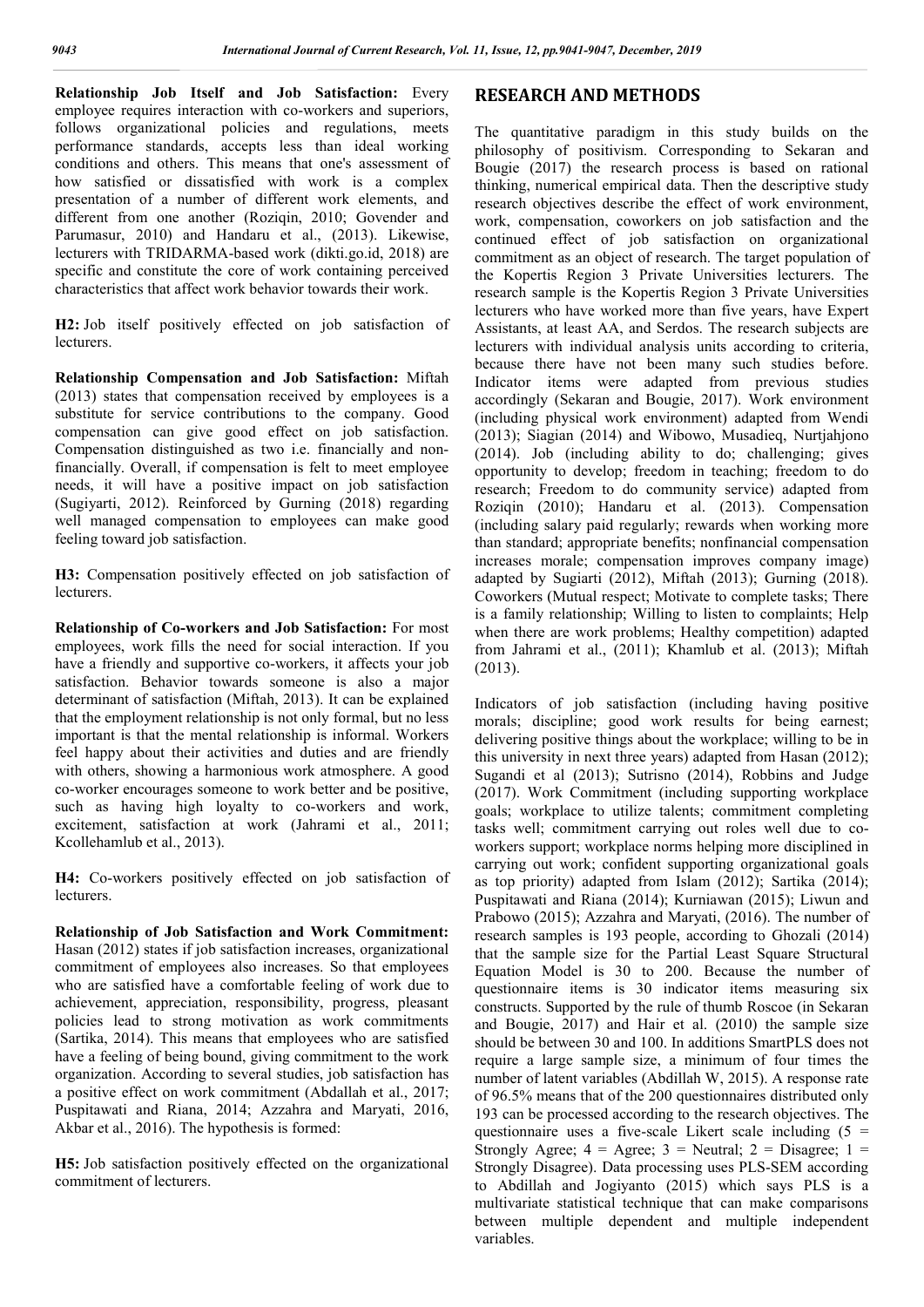In additions PLS functions to understand the size of small research samples, missing data and multicollinearity. In PLS-SEM it is necessary to test the outer model (model of measurement) for the measurement of validity and reliability. According to Ghozali (2015), this is done through convergent validity, discriminant validity, composite reliability and Cronbach alpha. According to Ghozali (2015) convergent validity through loading factors> 0.7; and average variance extracted (AVE)> 0.5. The AVE value must be greater than the latent variable correlation. Reliability testing is carried out using composite reliability, achieved if it exceeds 0.7. In discriminant validity seen from the square root AVE construct should be more than correlation between constructs in the model. Then we need to test the inner model (structural model) (Ghozali, 2015). After that, structural model evaluated using R-square. Then, test for dependent variable, value of the path coefficient namely t-values test the significance inter structural variables models defined by Abdillah and Jogiyanto (2015). R square is declared strong if  $> 0.67$  and t-value must be above 1.65 with a significant level of 0.05.

### **RESULTS AND DISCUSSION**

Based on the existing sample, it can be seen that there were 193 respondents. 57% of men and 43% of women. Has a Masters Degree in 63% and S3 with 37%. Age 38-43 years 56% and above 43 years 44%. Marital status, married 86% and unmarried 14%. Length of work 5 years 18%, 6-10 years 58% and> 10 years 24%. Position as structural 35% and non structural 65%. Academic ranking of respondent including Lecturer 27%, Assistan Professor 48%, Associate Professor 18%, Professor 7%.

**Outer Model (Model of Measurement):** Measurement consists of convergent validity, discriminant validity. Convergent validity according to  $AVE > 0.5$ . The convergent validity of the measurement results can be seen in Table 1. Reliability can also be seen in Table 1.

**Table 1. Construction Measurement Results**

| Konstruk Item           | Item Loading | Mean  |
|-------------------------|--------------|-------|
| work environment (LK)   |              |       |
| CA (0.771); AVE (0.688) |              |       |
| LK <sub>2</sub>         | 0.747        | 3.343 |
| LK3                     | 0.915        | 3.393 |
| LK4                     | 0.817        | 3.383 |
| Job Itself (P)          |              |       |
| CA (0.806); AVE (0.629) |              |       |
| P <sub>3</sub>          | 0.797        | 3.313 |
| P <sub>4</sub>          | 0.779        | 3.404 |
| <b>P5</b>               | 0.774        | 3.232 |
| <b>P6</b>               | 0.822        | 3.283 |
| Compensation (K)        |              |       |
| CA (0,857); AVE (0,779) |              |       |
| K1                      | 0.923        | 3.192 |
| K <sub>2</sub>          | 0.845        | 3.222 |
| K <sub>3</sub>          | 0.878        | 3.101 |
| Co-workers (RK)         |              |       |
| CA (0,858); AVE (0,671) |              |       |
| RK1                     | 0.761        | 3.374 |
| RK4                     | 0.861        | 3.141 |
| RK <sub>5</sub>         | 0.790        | 3.131 |
| RK <sub>6</sub>         | 0.859        | 3.141 |
| Job satisfaction (KK)   |              |       |
| CA(0,911); AVE(0,738)   |              |       |
| KK <sub>2</sub>         | 0.853        | 3.070 |
| KK3                     | 0.909        | 3.152 |
| KK4                     | 0.824        | 3.212 |
| KK5                     | 0.864        | 3.232 |
| KK <sub>6</sub>         | 0.841        | 3.202 |
| Work Commitment (KO)    |              |       |
| CA (0,705); AVE (0,767) |              |       |
| KO1                     | 0.903        | 3.141 |
| KO4                     | 0.848        | 3.283 |

There are two types of composite reliability measurements and Cronbach Alpha (CA) reliability. Reliability value > 0.7. The construct item value that does not meet the requirements has been removed and is not used in subsequent processing. Discriminant validity measurement can be seen in table 2.

**Table 2. Analysis of Discriminant Validity**

|     | KΚ    | KΟ    | K     | ΙK    | P     | RK    |
|-----|-------|-------|-------|-------|-------|-------|
| KK  | 0.859 |       |       |       |       |       |
| KO. | 0.799 | 0.876 |       |       |       |       |
| K   | 0.758 | 0.604 | 0.882 |       |       |       |
| LΚ  | 0.651 | 0.536 | 0.721 | 0.829 |       |       |
| P   | 0.763 | 0.611 | 0.665 | 0.676 | 0.793 |       |
| RK  | 0.624 | 0.528 | 0.488 | 0.505 | 0.524 | 0.819 |

Discriminant validity is measured by comparing the root value of the AVE value of each construct with the construct where the correlation between the root value of AVE must be more than correlation between the constructs. The results of the discriminant analysis measurements have been met. Measurement of reliability considers the consistency and accuracy of variables in the model (Latan & Ghozali, 2012). Reliability is measured by composite reliability, both if the composite reliability value is above 0.7 (Latan and Hengky, 2012). The reliability test results show that the composite reliability values for all the variables above have been met. Thus all variables can be relied upon. To see the relationship between the measurement model and structural model is shown in Figure 2. Then, test multicolliniarity by calculating the value of Variance Inflation Factor (VIF). The results of actual research VIF calculations, show the value generated according to the requirements specified below the value of five. With the value of the work environment (2,319); Employment (2,062); Compensation (2,511); Co-workers (1,501).

**Inner Model (Structural Model):** In evaluating structural models, the SmartPLS program can be justified through R square value of each endogenous latent variable as the predictive the strength of structural models (Ghosali and Latan, 2015). The Rsquare results represent the number of construct variants explained by the model. The actual research can be seen R-Square job satisfaction of 0.734 and work commitment is 0.638. This figure means that 73.14% and 63.8% prediction models of endogenous variables are in the strong category. According to Chin (1999 in Ghozali and Latan 2015) the value of R-Square is strong if the value exceeds 0.67. In this study using the 5000 bootsrapping procedure, the reason is because the SmartPLS 3.4.2 program only provides a bootstrap resampling method. Ghozali and Latan (2015) state that the bootstrap approach uses all original samples to re-sample. Then test the structural relationships shown in Table 3. Suitability of the model can be accepted if the hypothesis produces a significant t-statistic at alpha 0.05. Where the tvalue must be above 1.65 and the p-value is significant at a value below 0.05.

**Table 3. Hypothesis Test Results**

| Hyphotheses         | t-values | p-values | Result                   |
|---------------------|----------|----------|--------------------------|
| $LK \rightarrow KK$ | 0.540    | 0.296    | Hyphothesis not accepted |
| $P \rightarrow KK$  | 3.272    | 0.001    | Hyphothesisaccepted      |
| $K \rightarrow K K$ | 3.772    | 0.000    | Hyphothesisaccepted      |
| $RK \rightarrow KK$ | 1.845    | 0.031    | Hyphothessaccepted       |
| $KK \rightarrow KO$ | 19.200   | 0.000    | Hyphothesisaccepted      |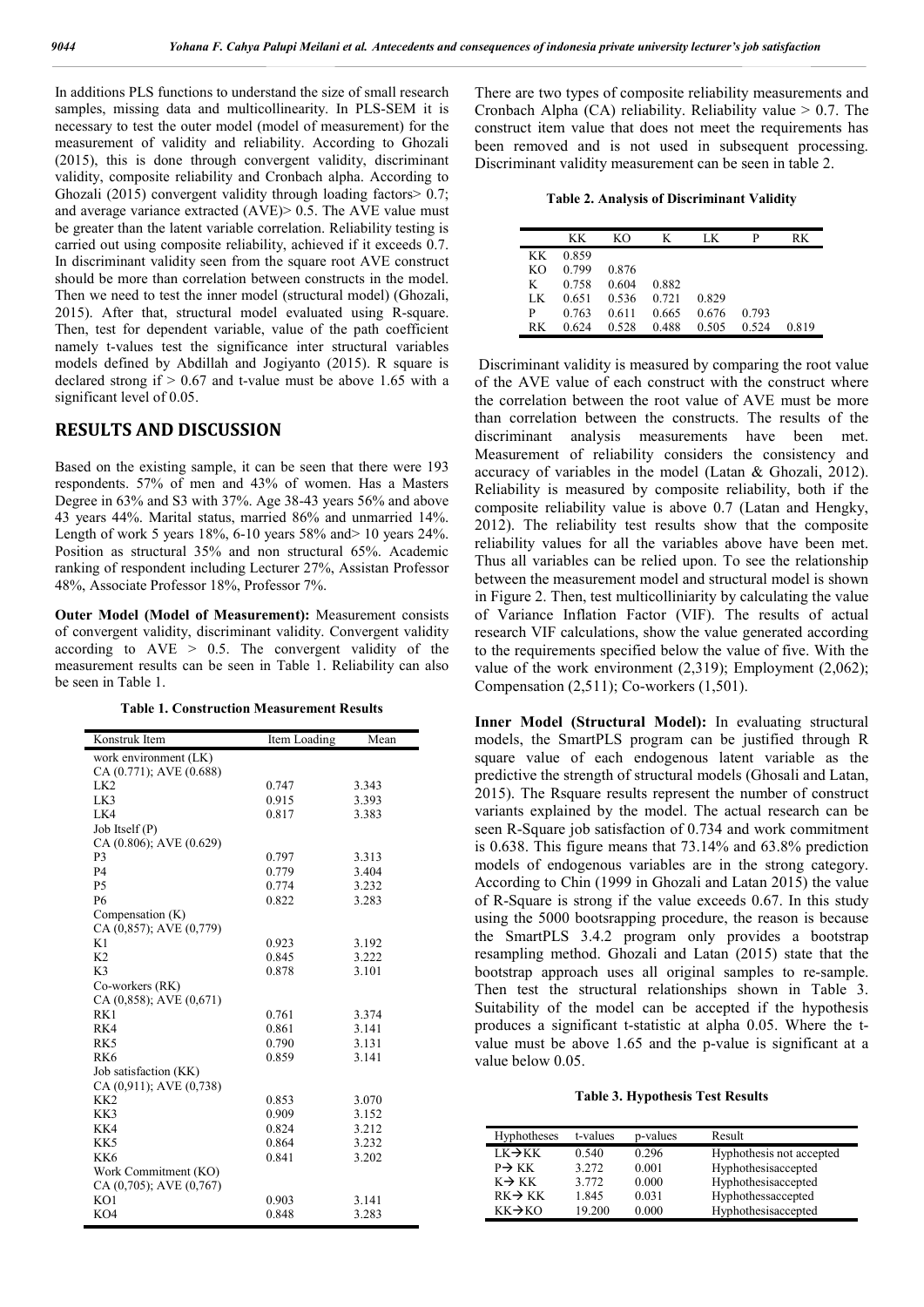

**Figure 1. Research Model**





The first hypothesis is work environment positively effected on job satisfaction is not accepted because p values  $(0.296) > 0.05$ and t values  $(0.54)$  < 1.65. The second hypothesis accepted is job itself positively effected on job satisfaction with p-values  $(0.001)$  < 0.05 and t-values 3.272 > 1.65. The third hypothesis accepted is compensation positively effected on job satisfaction with p-values  $(0.00)$  < 0.05 and t-values  $(3,772)$  > 1.65. The fourth hypothesis accepted is co-workers positively effected on job satisfaction accepted with p-values  $(0.031)$  < 0.05 and t-values  $(1,845) > 1.65$ . The fifth hypothesis accepted is job satisfaction positively effected on work organization commitment received with p-values  $(0.00) < 0.05$  and t-values (19.20)

### **DISCUSSION**

Based on analysis of this research that second hypotheses until fifth hyphoteses are supported. But fisrt hypotheses is not supported. Meaning these independent variable (job itself, compensation and co-workers) are the best predictor of job satisfaction. Then Job satisfaction has impacted to organization commitment. Firstly, the result verifies that work environment positively effected on job satisfaction is not accepted. This result is not supported several previous studies (Wendi, 2013; Siagian, 2014; Wibowo, Musadieq, Nurtjahjono, 2014). It can be explained based on findings that respondents are consisted with fulltime lecturers of private university, who had worked more than five years, so they did not pay attention to the need

for a comfortable workspace. Then related with item fall is physical work environment should attractive workplace buildings. Respondents already feel at home so that even if the work environment is improved it doesn't affect the feeling of job satisfaction. Respondent more lead to satisfaction with job, compensation and co-workers. Secondly, hyphotesis job itself a positively effected on job satisfaction is accepted. Consistent with most of previous studies (Govender and Parumasur, 2010; Roziqin, 2010 Handaru et al., 2013). The reason as because respondents already felt that job itself as a lecturer with Tridarma gave them the opportunity to develop and gave them freedom to run them. As stated by Wijono (2012) jobs are the main source of employee job satisfaction. Thirdly, hyphotesis compensation positively effected on job satisfaction supported previos research (Sugiyarti, 2012; Miftah, 2013; Gurning, 2018). Meaning respondents were satisfied with the salary paid on time, rewards for working above the standard and adequate allowance as a lecturer at a private university. In accordance with Wijono (2012) which says that when individuals feel that he/she did not get the benefit in the work which is done and added to the total salary he/she still feels inadequate, he/she will experience feelings of dissatisfaction. Fourthly, hyphotesis co-workers has a positive effect on job satisfaction accepted and supported previous research (Jahrami et al., 2011; Khamlub et al., 2013; Miftah, 2013). It can be explained that respondents feel that co-worker in their relationship as supporting system at work, who support in completing the task and willing to listen into complaint.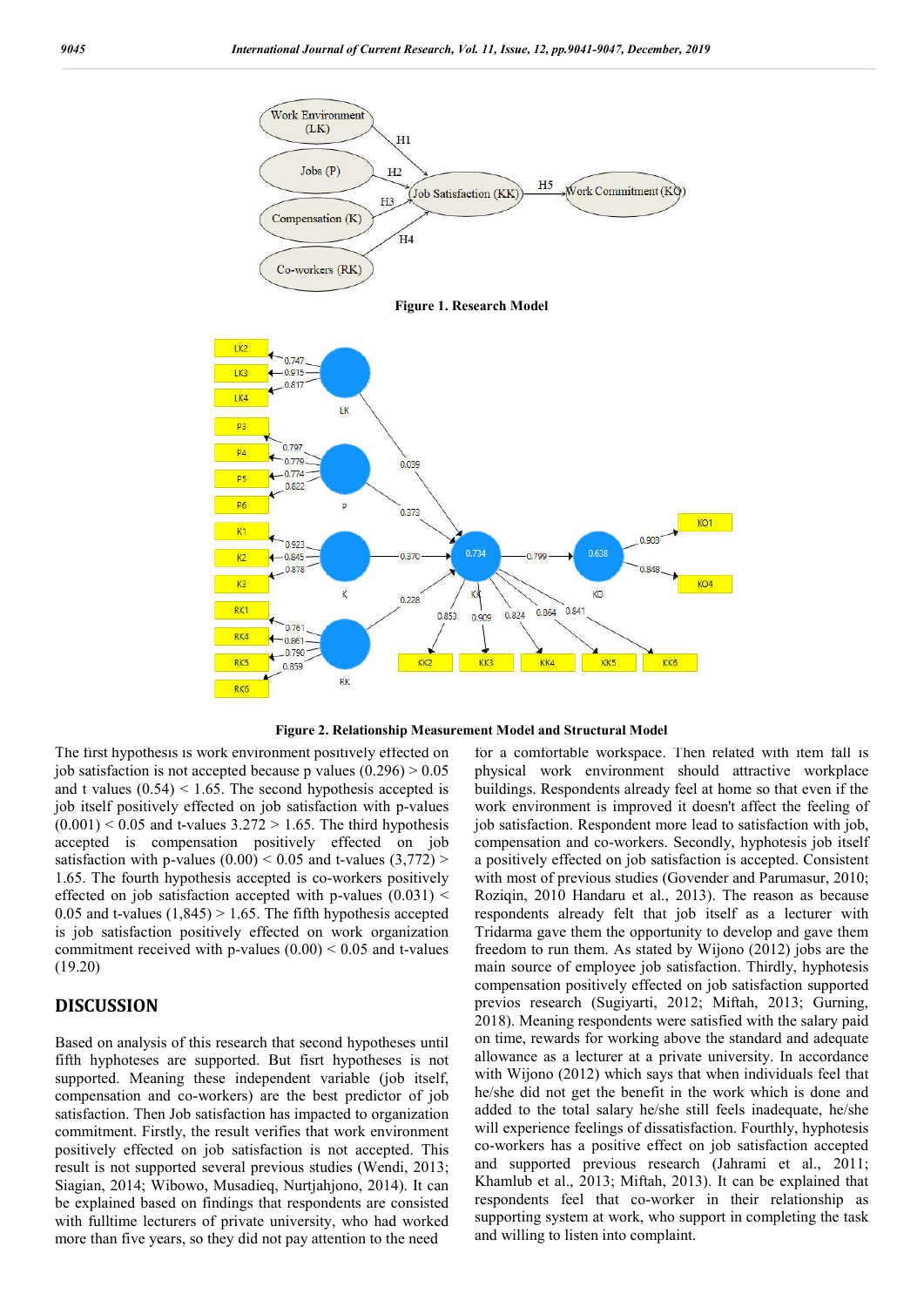Fifthly, hyphotesis job satisfaction has a positive effect on work commitmen accepted and supported previous research (Hasan, 2012; Puspitawati dan Riana, 2014; Azzahra dan Maryati, 2016, Akbar et al., 2016; Abdallah et al., 2017). Respondents as lecturer feel that committed to carrying out their duties properly as a normative commitment and to carry out the role well because of the support of co-workers and superiors as cohesion commitments.

#### **Conclusion and Recomendation**

This study intended to determine the effect of the work environment, job, compensation, coworkers on the organizational commitment of lecturers at private university. Finding showed that job, compensation, coworkers has positive effect on job satisfaction. These variabels should be maintain well to enhance job satisfaction of lecturers. Then work environment has not positively affected job satisfaction. Then private university should find what kinds of work atmosphere as needed of lecturers more than five years working periods. Then, job satisfaction positively effected on organization commitment. Managerial of private university should pay attention more to job satisfaction for promote to each leacturers has organizational commitment. In the long term can help to build lecturer's loyalty. Empirical results shown evidences that proposed model designed is acceptable. Finally, the university can define good human resource management ways to maintain lecturer's commitment.

#### **Limitation of this research, including:**

- Respondents only limited lecturers that has been five years working from one private universities at Jakarta and Tangerang, Indonesia so cannot be generalized to all lecturers. Next study should consider using wider demographics.
- Sampling only 193 respondents, recommendation for next statistical test larger samples needed to represent whole population.
- Analysis approach using Smart PLS progam, which is not able testing feasibility model confirmation. Further studies need to consider using Structural Equation Modeling (SEM) which able to test feasibility of the model.
- Sampling as convinience used has limitations for generalizing results. For Next study recomendate using probability for wider sampling.

#### **REFERENCES**

- Aarchandar, A. T. 2010. Pengaruh Etika Kerja Terhadap Keterlibatan Kerja dan Implikasinya Terhadap Komitmen Kerja, Kepuasan Kerja dan Kinerja Karyawan Pada Lembaga Pendidikan Tinggi. *Jurnal Manajemen dan Pemasaran Jasa volume 3 tahun 2010*: 27-52.
- Abdillah, W. dan Jogiyanto. 2015. *Partial Least Square (PLS) Alternatif. Structural Equation Modeling (SEM) dalam Penelitian Bisnis* (Edisi 1). Yogyakarta: Andi.
- Abdallah, A.B., Obeidat, B.Y., Aqqad, N.O., Al Janini, M.A.K., Dahiyat, S.E. 2017. An Integrated Model of Job Involvement, Job Satisfaction & Organizational Commitment: A Structural Analysis in Jordan's Banking Sector. *Journal of Communications and Network, 2017,9*:28-53.
- Akbar, F.H; Hamid, D; Djudi, M. 2016. Pengaruh Kepuasan Kerja Terhadap Komitmen dan Kinerja karyawan (Studi pada Karyawan Tetap PG Kebon Agung Malang). *Jurnal Administrasi Bisnis (JAB), 38*(2) September 2016: 79-88.
- Azzahra, F; Maryati, T. 2016. Dampak Job Involvement Dalam Peningkatan Kinerja Pegawai Melalui Komitmen Organisasi. *Jurnal Bisnis Teori dan Implikasi, 7* (2) Oktober 2016 JBTI: 301-324.
- Ghozali, Imam. 2014. *Structural Equation Modeling, Metode Alternatif dengan Partial Least Square* (Edisi 4). Semarang: Badan Penerbit Universitas Diponegoro.
- Govender, S. & S. B. Parumasur. 2010. *The Relationship between Motivation and Job Involvement. SAJEMS, 13*(3), 237– 253.
- Gurning, L. 2018. Analisa Pengaruh Kompensasi Terhadap Kepuasan Kerja Karyawan Yayasan Aritmatika Indonesia Regional Sumatera Utara. *Jurnal Ilmiah Skylandsea, 2*(2) Juli 2018.
- Handaru, A.W., Shalahudin A., Agung AWS. 2013. Pengaruh, Karakteristik Karyawanan Dan Kompensasi Terhadap Komitmen Organisasi pada Pt "X" Jakarta. *Jurnal Riset Manajemen Sains Indonesia (JRMSI), 4*(2):238-256.
- Hair et al. (2010). *Multivariate Data Analysis* (Seventh Edition). Pearson Prentice Hall.
- Hasan, L. 2012. Pengaruh Kepuasan Kerja dan Disiplin terhadap Komimen Organisasi Pegawai Dinas Perindustrian Perdagangan Pertambangan dan Energi Kota Padang. *Jurnal Manajemen dan Kewirausahaan, 3*(1):12- 26.
- Islam, T., Khan, S. U. R., Ahmed, U. N. U. and Ahmed, I. 2012. Does organizational commitment enhance the relationship between job involvement and in-role performance? *Journal of Human Resource Management, 1*(9): 460-492.
- Jahrami, Haitman, dan Zahra Alshuwaikh, Granavelu Panchasharam, Zahraa Saif 2011. "Job Satisfaction Survey of Healthcare Workers in the Psychiatric Hospital." *Bahrain Medical Bulletin, 33*(4).
- Karpagam, U.P.L & P. Suganthi, L. 2010. A Strategi Framework for Managing Higher Education Institutions. *Advances in Management, 3*(10), 44-54.
- Khamlub S, Harun-Or-Rashid MD, Sarker MAB, Hirosawa T, Outavong P, Sakamoto J. 2013. Job satisfaction of healthcare workers at health centers in Vientiane Capital and Bolikhamsai Province, Lao PDR. Nagoya J Med Sci 75: 233–241.
- Kurniawan, A. 2015. Pengaruh Komitmen Organisasi Terhadap Organizational Citizenship Behavior (OCB) PT. Sumber Bakti Bandung. *Jurnal Manajemen*. Vol.15. No.1: 9-19.
- Ghozali, Prof. Dr. Imam & Latan, H., SE. 2015. *Partial Least Squares – Konsep, Teknik dan Aplikasi SmartPLS 2.0 M3*. Semarang: Badan Penerbit Universitas Diponegoro.
- Liwun, Stephanus Benedictus B; Prabowo, H. 2015. Pengaruh Keterlibatan Kerja dan Spiritualitas Kerja Terhadap Komitmen Organisasi. *Jurnal Psikologi Vol. 8* No. 1 Juni 2015: 32-40.
- Miftah, T. 2012. *Prilaku Organisasi Konsep Dasar Dan Implikasinya*. Jakarta: PT. Raja Grafindo Persada.
- Noermijati & Risti, O. 2010. Upaya peningkatan kepuasan kerja anggota kepolisian melalui pemenuhan kebutuhan dan kompensasi. *Jurnal Aplikasi Manajemen, 8* (2), 307- 317.
- Pane, S.G., Fatmawati. 2017. Komitmen Organisasi Terhadap Kinerja Pegawai Badan Pertanahan Nasional Medan.